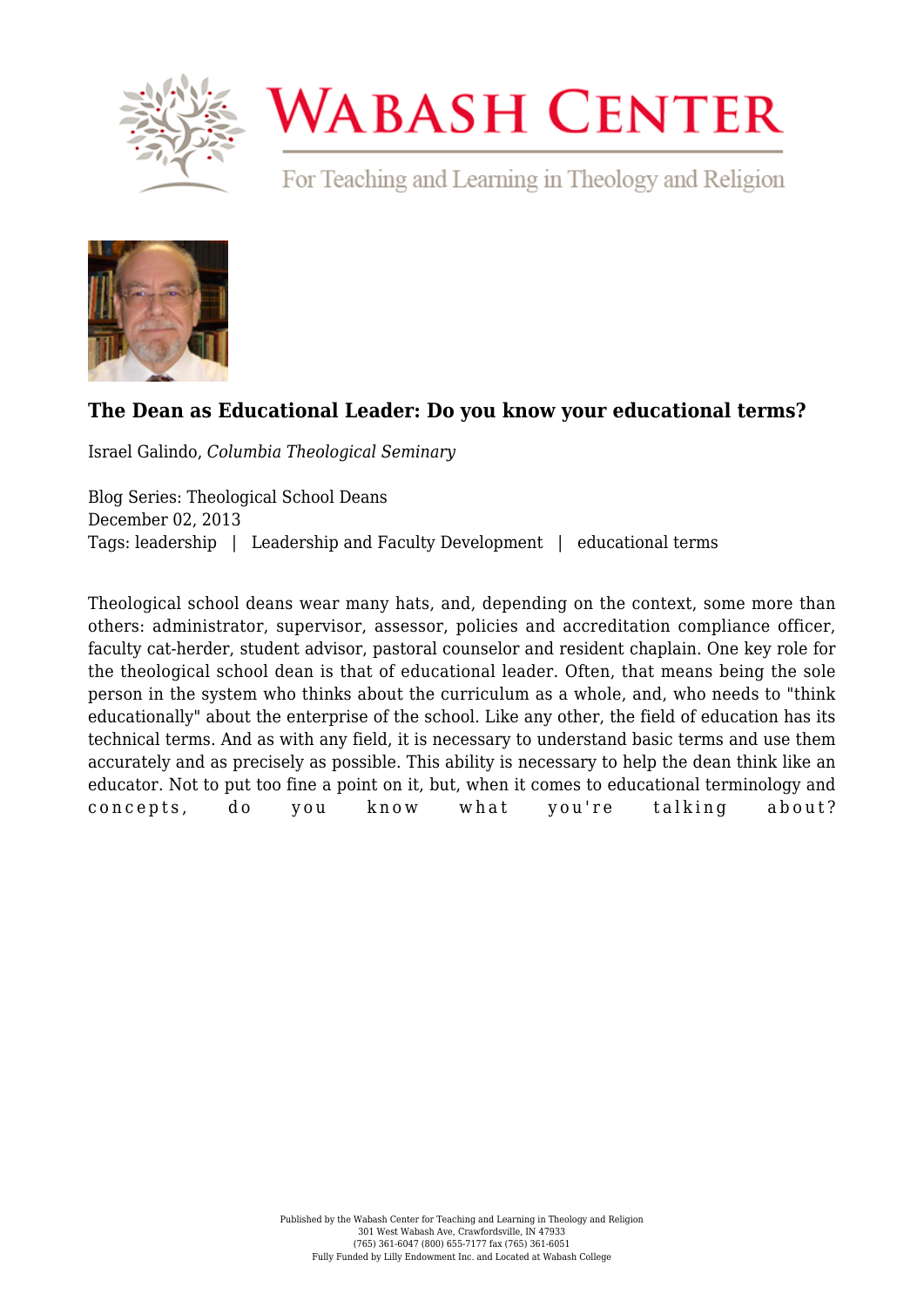

Below is a taxonomy of basic educational terms. You probably use some of these terms in conversation or in written communications, but, do you know what they actually mean? Can you differentiate between an educational technique and a method? What's the difference between a process and a structure? And what, exactly, is an "approach" anyway? Effective teachers are always watchful for "concepts misunderstanding" among their students. That's important because misunderstandings lead to misapplication. Attached is a handout of a taxonomy of educational categories and practices that defines the educational terms listed below. The taxonomy is arranged with the most foundational-theoretical terms at the bottom, to the most pragmatic-specific at the top. Deans can use this handout to help Faculty comprehend basic educational terms. Knowing what basic educational terms mean can lead to increased clarity when discussing curriculum, identifying actions, and making decisions about teaching and learning.

**Do you know these educational terms?** Educational philosophy, Educational theory, Approach, Model, Structure, Format, Process, Procedure, Method, Technique.